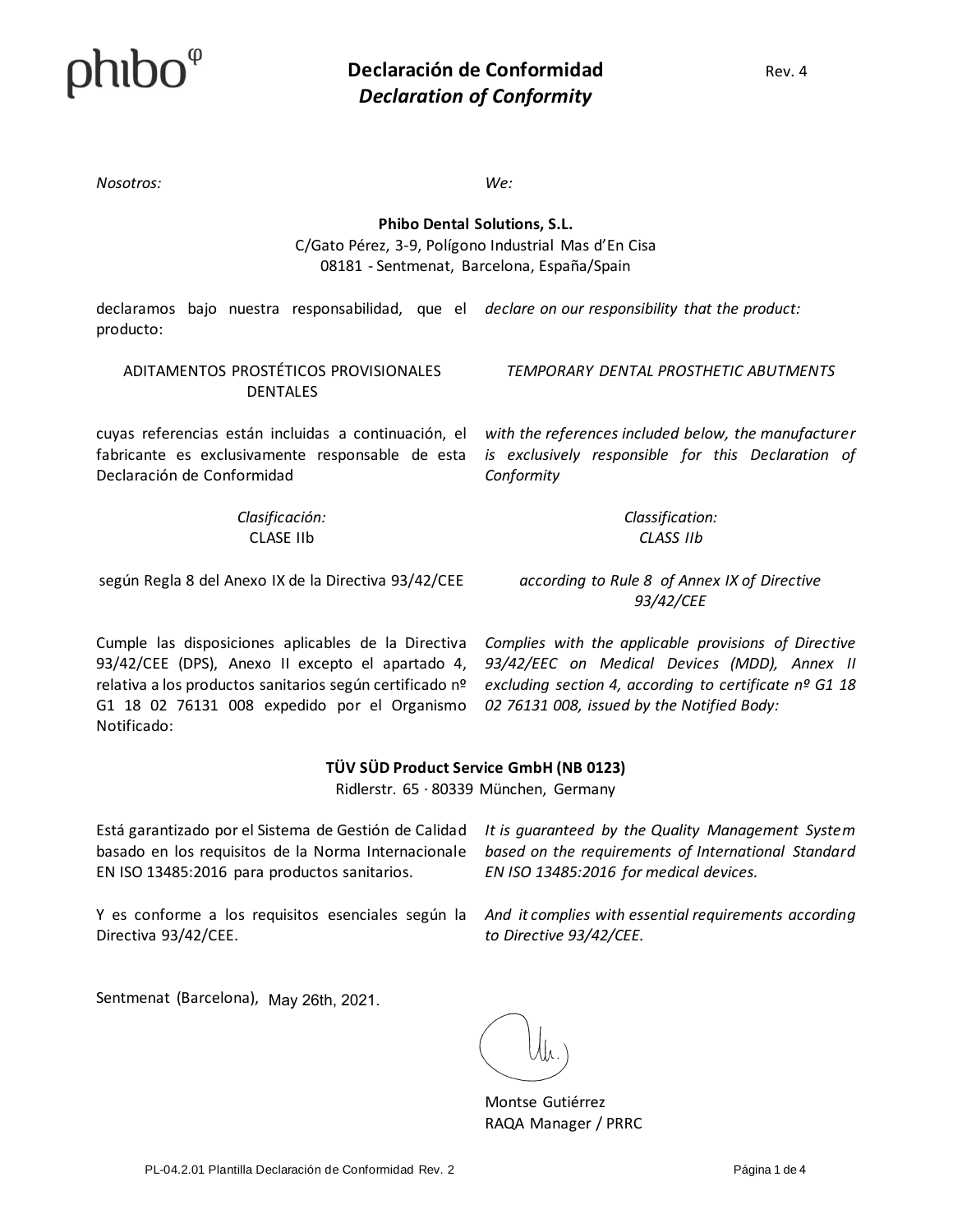### **Declaración de Conformidad** Rev. 4 *Declaration of Conformity*

continuación liberados a partir del 3 de marzo de 2010

La presente Declaración de Conformidad tiene validez This Declaration of Conformity is valid for all batches of para todos los lotes de los productos descritos a the products described below released from March 3<sup>rd</sup>, *2010*

y es válida hasta el 26 de Junio de 2023. *and it is valid until June 26th, 2023.*

Todos los productos descritos tienen asociado el código GMDN 44880 para prótesis provisionales. *All products described are associated with GMDN code 44880 to temporary dental prosthetic abutments.*

| <b>REFERENCIA /</b> | <b>DESCRIPCIÓN</b>                                                     | <b>DESCRIPTION</b>                                         |
|---------------------|------------------------------------------------------------------------|------------------------------------------------------------|
| <b>REFERENCE</b>    |                                                                        |                                                            |
| <b>EVO NP 12.1</b>  | Cofia Provisional Titanio Antirrotatoria Aurea                         | Aurea Evo Narrow Platform Hexed Temporary                  |
|                     | Evo Narrow Platform                                                    | <b>Titanium Cap</b>                                        |
| <b>EVO NP 21.1</b>  | Cofia Provisional Titanio Rotatoria Aurea Evo                          | Aurea Evo Narrow Platform No-Hexed                         |
|                     | Narrow Platform                                                        | Temporary Titanium Cap                                     |
| <b>EVO NP 49.0</b>  | Tapón Provisional Aurea Evo Narrow Platform                            | Aurea Evo Narrow Platform Healing Cap                      |
| <b>EVO NP 49.1</b>  | Tapón Provisional Corto Aurea Evo Narrow<br>Platform                   | Aurea Evo Narrow Platform Short Healing Cap                |
| <b>EVO NP 53.0</b>  | Pilar Provisional Rot Aurea Evo                                        | Aurea Evo Non-Hexed Temporary Abutment                     |
| <b>EVO NP 53.1</b>  | Pilar Provisional No Rot Aurea Evo                                     | Aurea Evo Temporary Hexed Abutment                         |
| <b>EVO NR 24.0</b>  | Cofia Provisional Ti Rotatoria Aurea Evo                               | Aurea Evo Narrow/Regular Platform No-Hexed                 |
|                     | Angulado Narrow/Regular Platform                                       | Temporary Angled Ti Abutment Cap                           |
| <b>EVO NR 24.1</b>  | Cofia Provisional Ti Antirrotatoria Aurea Evo                          | Aurea Evo Narrow/Regular Platform Hexed                    |
|                     | Angulado Narrow/Regular Platform                                       | Temporary Angled Ti Abutment Cap                           |
| <b>EVO NR 30.0</b>  | Tapón Provisional Angulado Aurea Evo                                   | Angled Aurea Evo Narrow/Regular Platform                   |
|                     | Narrow/Regular Platform                                                | <b>Healing Cap</b>                                         |
| <b>EVO NR 30.1</b>  | Tapón Provisional Angulado Corto Aurea Evo                             | Aurea Evo Narrow/Regular Platform Short                    |
|                     | Narrow/Regular Platform                                                | Angled Healing Cap                                         |
| EVO RP 12.1         | Cofia Provisional Titanio Antirrotatoria Aurea<br>Evo Regular Platform | Aurea Evo Regular Platform Hexed Temporary<br>Titanium Cap |
| <b>EVO RP 21.1</b>  | Cofia Provisional Titanio Rotatoria Aurea Evo                          | Aurea Evo Regular Platform No-Hexed                        |
|                     | Regular Platform                                                       | Temporary Titanium Cap                                     |
| <b>EVO RP 49.0</b>  | Tapón Provisional Aurea Evo Regular Platform                           | Aurea Evo Regular Platform Healing Cap                     |
| <b>EVO RP 49.1</b>  | Tapón Provisional Corto Aurea Evo Regular<br>Platform                  | Aurea Evo Regular Platform Short Healing Cap               |
| <b>EVO RP 53.0</b>  | Pilar Provisional Rot Aurea Evo                                        | Aurea Evo Non-Hexed Temporary Abutment                     |
| <b>EVO RP 53.1</b>  | Pilar Provisional No Rot Aurea Evo                                     | Aurea Evo Temporary Hexed Abutment                         |
| EVO WP 12.1         | Cofia Provisional Titanio Antirrotatoria Aurea                         | Aurea Evo Wide Platform Hexed Temporary                    |
|                     | Evo Wide Platform                                                      | <b>Titanium Cap</b>                                        |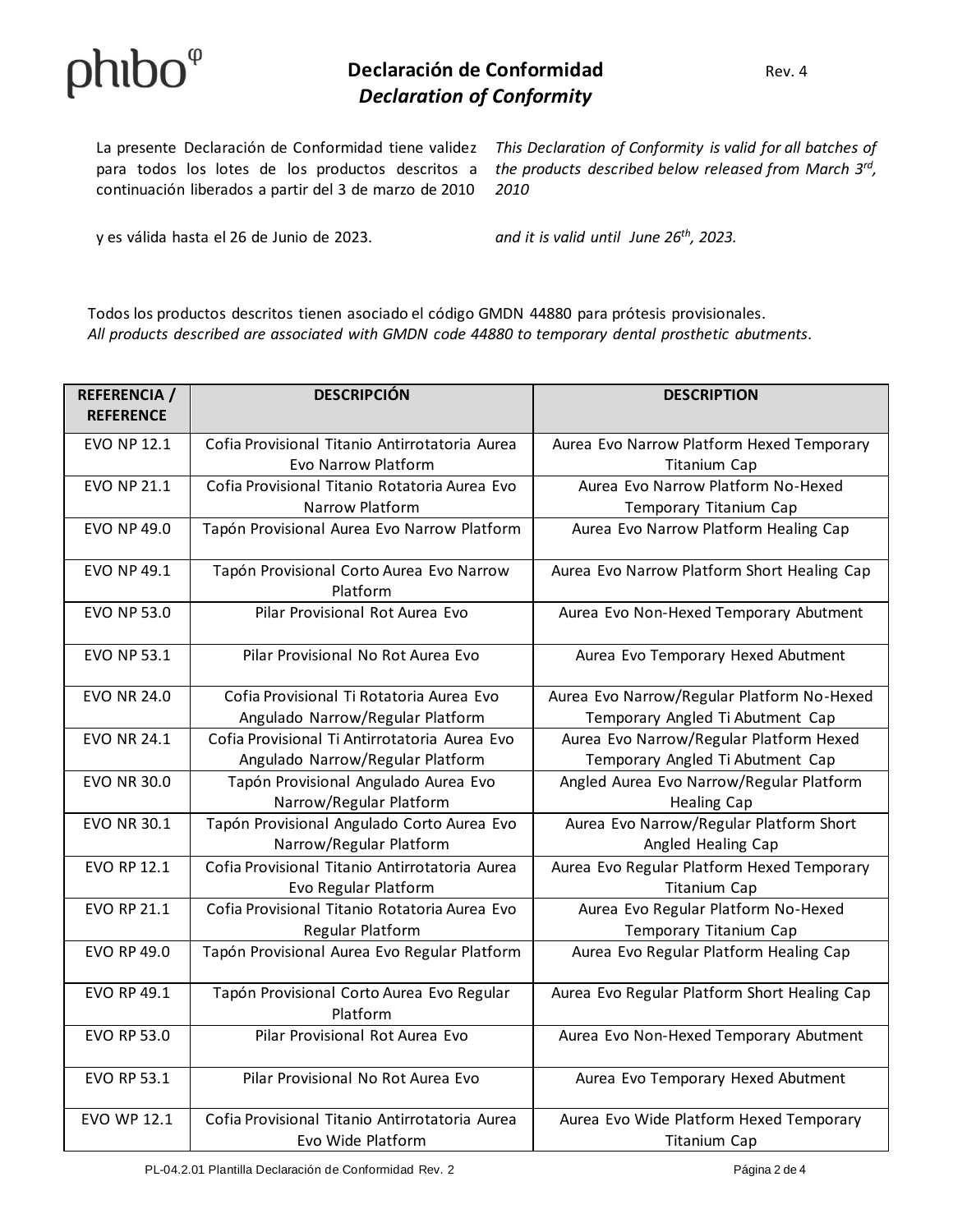# $phibo^{\varphi}$

| REFERENCIA /<br><b>REFERENCE</b> | <b>DESCRIPCIÓN</b>                                             | <b>DESCRIPTION</b>                                                |
|----------------------------------|----------------------------------------------------------------|-------------------------------------------------------------------|
| <b>EVO WP 21.1</b>               | Cofia Provisional Titanio Rotatoria Aurea Evo<br>Wide Platform | Aurea Evo Wide Platform No-Hexed Temporary<br><b>Titanium Cap</b> |
| <b>EVO WP 49.0</b>               | Tapón Provisional Aurea Evo Wide Platform                      | Aurea Evo Wide Platform Healing Cap                               |
| EVO WP 49.1                      | Tapón Provisional Corto Aurea Evo Wide<br>Platform             | Aurea Evo Wide Platform Short Healing Cap                         |
| EVO WP 53.0                      | Pilar Provisional Rot Aurea Evo                                | Aurea Evo Non-Hexed Temporary Abutment                            |
| <b>EVO WP 53.1</b>               | Pilar Provisional No Rot Aurea Evo                             | Aurea Evo Temporary Hexed Abutment                                |
| 060.3000                         | Cofia Provisional Plástico ProUnic Plus TSA® S3                | TSA® S3 ProUnic Plus Temporary Plastic Cap                        |
| 060.4000                         | Cofia Provisional Plástico ProUnic Plus TSA® S4                | TSA® S4 ProUnic Plus Temporary Plastic Cap                        |
| 060.5000                         | Cofia Provisional Plástico ProUnic Plus TSA® S5                | TSA® S5 ProUnic Plus Temporary Plastic Cap                        |
| 099.3000                         | Tapón Protección ProUnic Plus TSA® S3                          | ProUnic Plus TSA® S3 Healing Cap                                  |
| 099.4000                         | Tapón Protección ProUnic Plus TSA® S4                          | ProUnic Plus TSA® S4 Healing Cap                                  |
| 099.5000                         | Tapón Protección ProUnic Plus TSA® S5                          | ProUnic Plus TSA® S5 Healing Cap                                  |
| H10.2340                         | Tapón Protección Conhex TSH® S2 S3 S4                          | TSH <sup>®</sup> S2 S3 S4 Conhex Healing Cap                      |
| H10.5000                         | Tapón Protección Conhex TSH® S5                                | TSH <sup>®</sup> S5 Conhex Healing Cap                            |
| H39.2001                         | Pilar Provisional Plástico TSH® S2                             | TSH <sup>®</sup> S2 Temporary Plastic Abutment                    |
| H39.2002                         | Pilar Provisional Rot Plástico TSH® S2                         | TSH <sup>®</sup> S2 Non-Hexed Temporary Plastic<br>Abutment       |
| H39.3401                         | Pilar Provisional Plástico TSH® S3 S4                          | TSH <sup>®</sup> S3 S4 Temporary Plastic Abutment                 |
| H39.3402                         | Pilar Provisional Rot Plástico TSH® S3 S4                      | TSH <sup>®</sup> S3 S4 Non-Hexed Temporary Plastic<br>Abutment    |
| H39.5001                         | Pilar Provisional Plástico TSH® S5                             | TSH <sup>®</sup> S5 Temporary Plastic Abutment                    |
| H39.5002                         | Pilar Provisional Rot Plástico TSH®<br>S <sub>5</sub>          | TSH <sup>®</sup> S5 Non-Hexed Temporary Plastic<br>Abutment       |
| H40.2001                         | Pilar Provisional Titanio TSH® S2                              | S2 Temporary Titanium Abutment<br>TSH®                            |
| H40.2002                         | Pilar Provisional Rot Titanio TSH® S2                          | S2 Non-Hexed Temporary Titanium<br>TSH®<br>Abutment               |
| H40.3401                         | Pilar Provisional Titanio TSH® S3 S4                           | TSH <sup>®</sup> S3 S4 Temporary Titanium Abutment                |